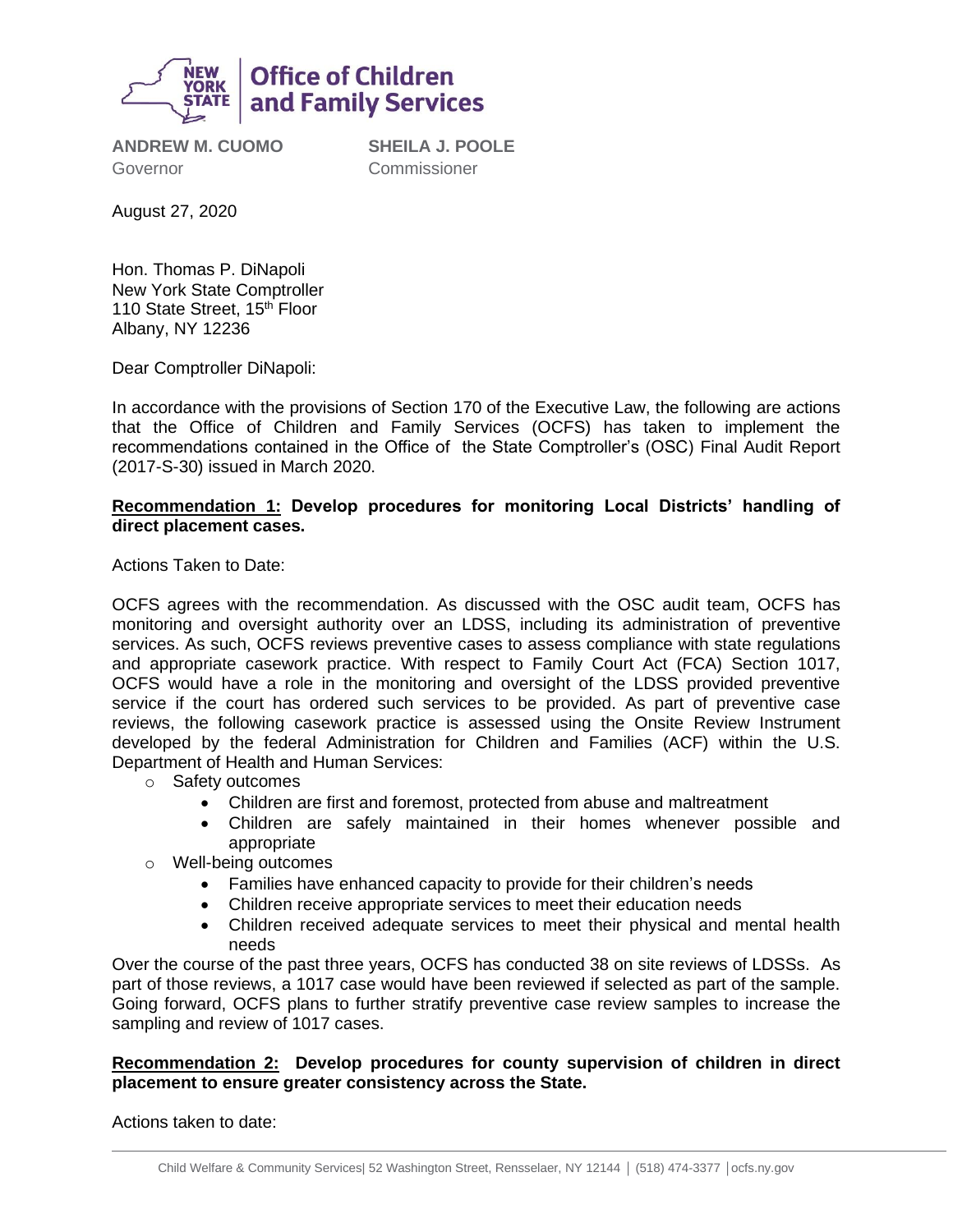OCFS does not agree with the recommendation. There is no legal authority for OCFS to conduct oversight of a family court's placement decisions. Further, OCFS is not a party to such proceedings. In addition, while in a 1017 placement, an LDSS has no authority or ability to supervise the child unless expressly ordered by the Court. In these situations, the Court could order an added layer of oversight by directing the LDSS to provide preventive services or by ordering an LDSS child protective services investigation pursuant to section 1034 of the Family Court Act. OCFS requires county supervision of children in direct placements upon the county opening a preventive services case. Section 409 (§409) of the New York State Social Services Law (SSL) and part 423 of Title 18 of the New York Codes Rules and Regulations governs the provision of preventive services. OCFS has created and maintains the Preventive Services Practice Guidance Manual consistent with these statutory and regulatory requirements. This guidance manual is available to all county staff on the OCFS website and defines the role of the county in supervising children receiving preventive services who are residing in direct placements ordered by the Family Court.

# **Recommendation 3: Establish minimum standards for the safety of children in direct placement.**

# Actions Taken to Date:

OCFS does not agree with the recommendation. The safety of children in preventive services cases, which would also include 1017 placements, as in all child welfare work, is of paramount importance. While OCFS has the legal authority to provide oversight of LDSS activities prior to and after the Court's placement, OCFS lacks the legal authority to interfere with the Court's determination. Consequently OCFS has no legal authority to unilaterally provide oversight of the Court's placement decision. As noted above, OCFS is not a party to the Article 10 proceeding. Under section 1017 of the FCA, the Court may, but is not mandated to require the LDSS to investigate the home of a relative or suitable person. If required by the Court, such an investigation would be pursuant to child protective investigative standards established by OCFS, for which OCFS has oversight. OCFS uses the same standards for the assessment of safety for preventive cases as it does for children in all child welfare cases. In fact, OCFS regulations for preventive cases mandate safety assessments and include reassessments of safety.<sup>1</sup>

It is the responsibility of all child welfare caseworkers and supervisors to continually assess the immediate safety and the future risk of abuse or maltreatment of all children in the case throughout the period of time that the family's case is open for services. Both child protective services and preventive services are provided for or arranged by the LDSS. Both child protective services and preventive services are areas within the child welfare system where OCFS asserts legal oversight authority as provided for by the legislature in the New York State Social Services Law.

OCFS requires that each child placed in the direct custody of a relative or other suitable person by the Court subsequently have a family assessment and service plan (FASP) developed and reviewed on a periodic basis.<sup>2</sup> The FASP must address both the current safety of the child and the work to provide permanency for the child. These service plan reviews or case consultations are required every six months or whenever a child's placement is modified.<sup>3</sup> Work done under OCFS regulations covering uniform case records, FASPs, plan amendments, service plan

<sup>&</sup>lt;sup>1</sup> 18 NYCRR 428.6

<sup>2</sup> 18 NYCRR 428.9

<sup>3</sup> 18 NYCRR 428.6 & 18 NYCRR 428.7